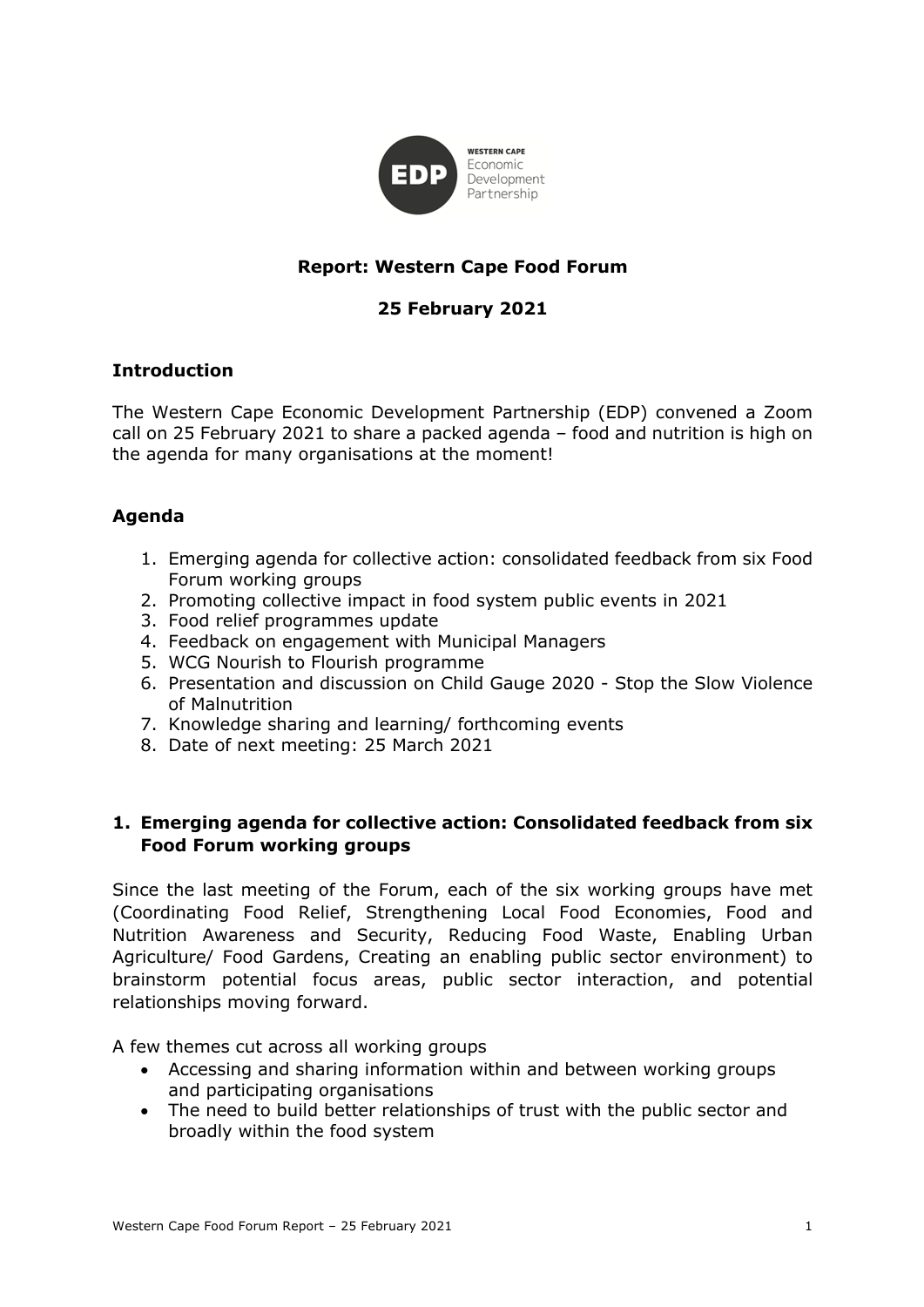Forum members are encouraged to participate in the working groups as an opportunity to get into more focused and detailed discussions than is possible at the Forum level**.** If you'd like to get involved with a working group, please email jennysoderbergh@gmail.com with your name, email address, and desired working group.

Now that we have had the first round of working group meetings, the operational aspects, especially the challenge of modest resources from members and EDP to support the working groups, will be assessed by the EDP team before suggestions are presented to working groups on how we move forward.

# **2. Promoting collective impact in food system public events in 2021**

On February 24th, EDP invited 15 organisations (combination of activist, practitioner, research, policy advocacy and public sector) involved in convening food systems public events and dialogues at different levels (grassroots, local/ regional, global) in Cape Town and the Western Cape to participate in discussion about how we can collectively plan and sequence our activities in a way we create collective impact. This approach does not imply any attempt to centralise control of organisational activities, rather, by sharing information we can find ways to amplify, support and align each other's work. A few outcomes emerged:

- Openness to working together to support each other's programmes, and to co-create public events and dialogues.
- Support for idea of creating and maintaining a public events calendar, that can be shared with the WC Food Forum and other networks.
- Started useful discussion on how to promote and facilitate more grassroots access and participation to events and dialogues.
- Also touched on the need for 'difficult dialogues' involving diverging and conflicting power interests in the food system. Challenge: Those who hold the power don't always want to engage and participate and be held accountable.
- The group will meet again to take the discussion forward and is open to any other organisations who wish to participate to establish a 'network of networks' to promote knowledge sharing and learning in the food system.

#### 3. **Food relief programmes update: CoCT**

Luzuko Mdunyelwa provided an update on phase 1 and 2 of the humanitarian relief aid process from the City of Cape Town. While the process went through many hurdles for phase 1, including opposition from the CFO and legal department, the R10 million should be distributed to the participating organisations by the beginning of March. These organisations were asked to take on additional wards so that the funding could cover some of the 50 wards that didn't have any applicants. The phase 2 application is currently open (closing soon) and Luzuko is hopeful that the process will be smoother than phase 1.

120-140 organisations attended training to work through the application requirements together, learn about government process and evaluations, and give feedback. There is a team ready to work with organisations that are applying for phase 2 to make sure their applications qualify. They have also asked council to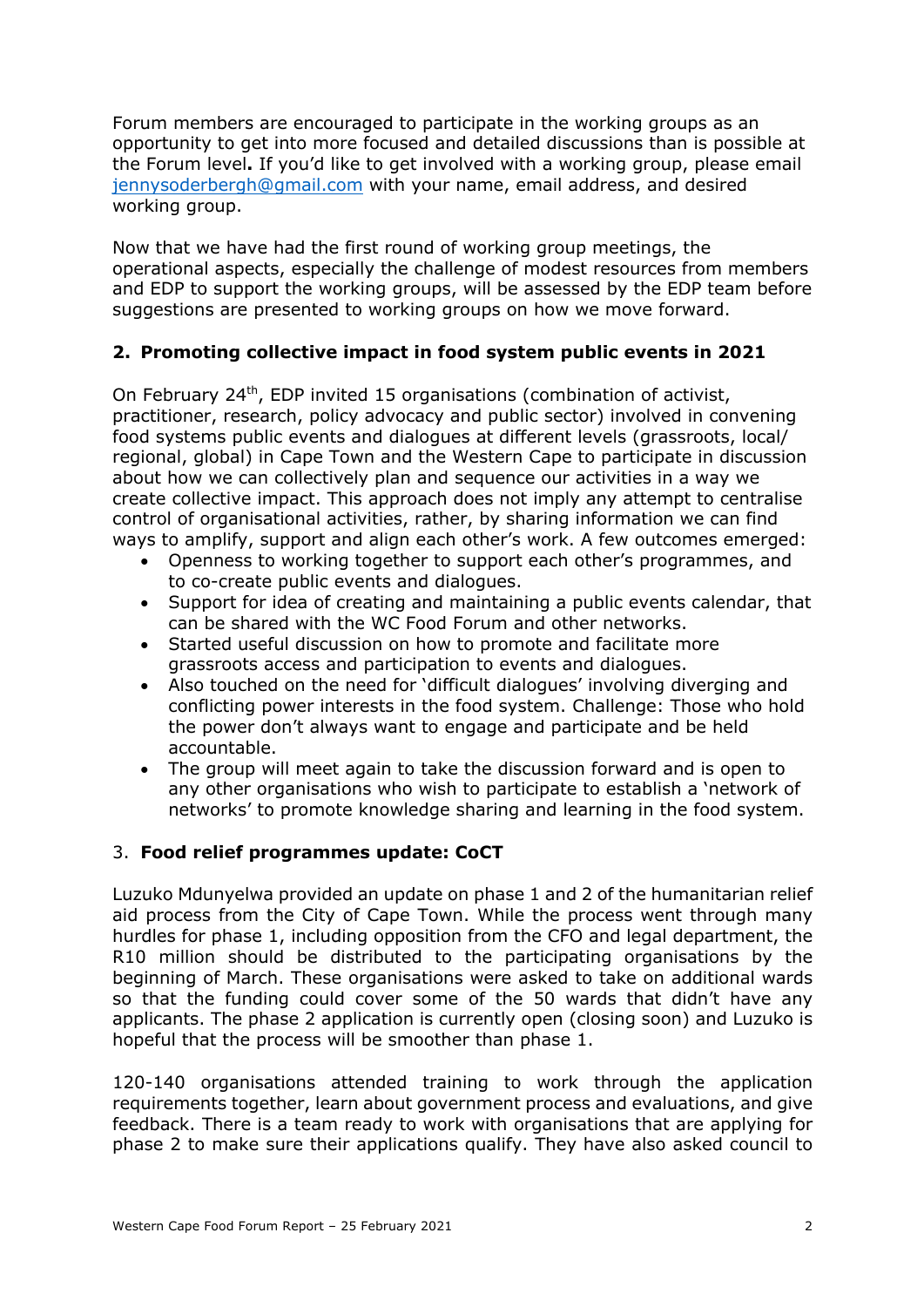include humanitarian relief as part of the grant in aid program so don't have to go to council every time there's a need for grant in aid.

Forum participant questions and comments:

- Why did the City decide to allocate to every ward? Surely humanitarian aid to prioritise areas of greatest vulnerability and need? Were there any attempts to link to CSO feeding mapping exercises from last year?
- The state has tied itself in knots. The public sector in SA has become so constrained by its own rules, it no longer fits its own purpose of a developmental state. Very narrow interpretations of mandates, an intensely political system, and the inability to easily support informality are all challenges that need to be dealt with.
- It could be useful if the Forum could start a dialogue with the Auditor General on the public sector compliance culture that inhibits responsiveness to community needs.

# 4. **Feedback on engagement with Municipal Managers**

Through the quarterly platform, MinMayTech, EDP briefed all of the Municipal Managers in the Western Cape on short term food relief efforts by government and civil society, the need to transition from food relief to food security, the role of the WCG Food Systems working group, and the role of the WC Food Forum. The Municipal Managers confirmed the devasting effects of the pandemic and the lockdown on local communities in terms of hunger, poverty, loss of livelihoods and jobs. The EDP encouraged the municipalities to participate in the WC Food Forum.

# 5. **WCG 'Nourish to Flourish' programme**

Tristan Gorgens gave a quick update on the transversal Western Cape Government Food Systems Working Group. The group is meeting tomorrow to agree on how to operate as a group, after that there should be greater clarity on how the group will engage with a wider group of stakeholders – including the Food Forum Working Groups. There is a hope that shared dialogue will develop into learning and collaboration. The need for government and civil society to work closely together was endorsed by Mogale Sebopetsa, convenor of the WCG working group.

#### 6. **Presentation and discussion on Child Gauge 2020 - Stop the Slow Violence of Malnutrition**

The team from the UCT Children's Institute (Julian May, Lori Lake, and Chantell Witten) presented the sobering findings of the recently released Child Gauge 2020 and the theme of stopping the slow violence of malnutrition. The team will also be presenting to the coordinating committee of the National Food and Nutrition Security Plan on Monday. A full recording of the presentation and the full report are available to the forum, key takeaways included:

• The slow violence of malnutrition begins from before a child is conceived through the early years of childhood – maternal health impacts a child's likelihood to be born underweight and stunted, which impacts both physical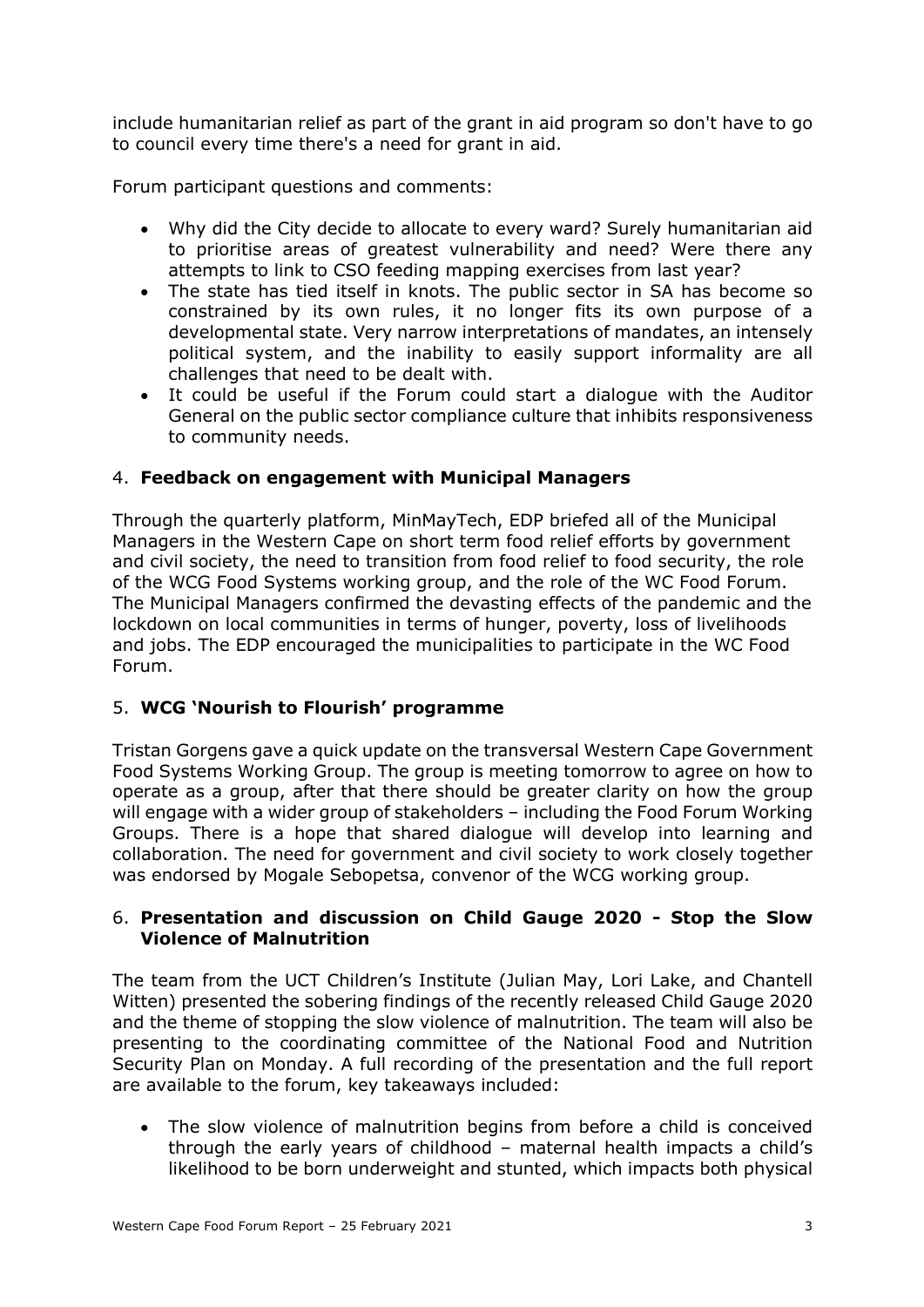development and cognitive development and predisposes the child to adolescent malnourishment and obesity, which in turn predisposes them to noncommunicable diseases as adults and the likelihood of giving birth to underweight children – an intergenerational cycle

- Often in healthcare, solutions are oriented towards individuals instead of the systems that they inhabit – this is especially crucial for children, and includes their access to food, water, sanitation, and healthcare facilities, as well their caregiving arrangements. There is a need to create supportive environments so that families can support optimal health and nutrition
- There is a need to look at the impact of COVID-19 and how it has deepened patterns of disadvantage and inequality e.g. through closure of schools and ECD programmes, failure of safety nets, lack of access to routine healthcare services, rising food prices, withdrawal of caregiving and top up grants in **October**
- Given the high rates of stunting, malnutrition, and obesity in SA, there was hope that the child support grant would be raised - but it was only raised  $R10$

Calls to action for the forum include placing mothers and children at the centre of all work (whether it is food aid or food waste) and supporting nutritional education and proven interventions (e.g. breastfeeding). Collectively, society needs:

- Leadership and accountability to move the agenda
- Data, monitoring and surveillance to make decisions at a local level
- Intersectoral collaboration to build synergy and reap benefits of investment
- Capacity building to be able to document and share best practices through contextual learning

Forum participant questions and comments:

- Civil society has been holding the line up until now and is tired and tapped out!
- Could we advocate to help with an ICC case on crimes against humanity in terms of malnutrition as violence against children?
- We need social support for pregnant and all breastfeeding women (e.g. a food basket for pregnant women - in the UK during the war all pregnant women received a pint of milk a day, more recent initiatives have included providing an egg a day. In Chile, children for ECD are enlisted antenatally pre-birth via their pregnant mother's antenatal visits to health facilities and sustained until they are 4 years of age)
- If social support is provided, it must be healthy, nutritional and consistent over the development stages of children. Do not make pregnant and breast feeding moms the dumping sites of unhealthy food
- Food deprivation, food insecurity/hunger is a societal shame. Hunger is not only associated with food access and affordability, but also with bad diet quality. On the latter, the biggest barrier to healthy diets is price. Healthy food is expensive, overly processed food is cheap. We simply have to depoliticize food, unbundle the complexities of the food system, transition to healthy, local food systems and treat food as a common, as opposed to a commodity. But it requires transformational leadership. Not only government but various food actors.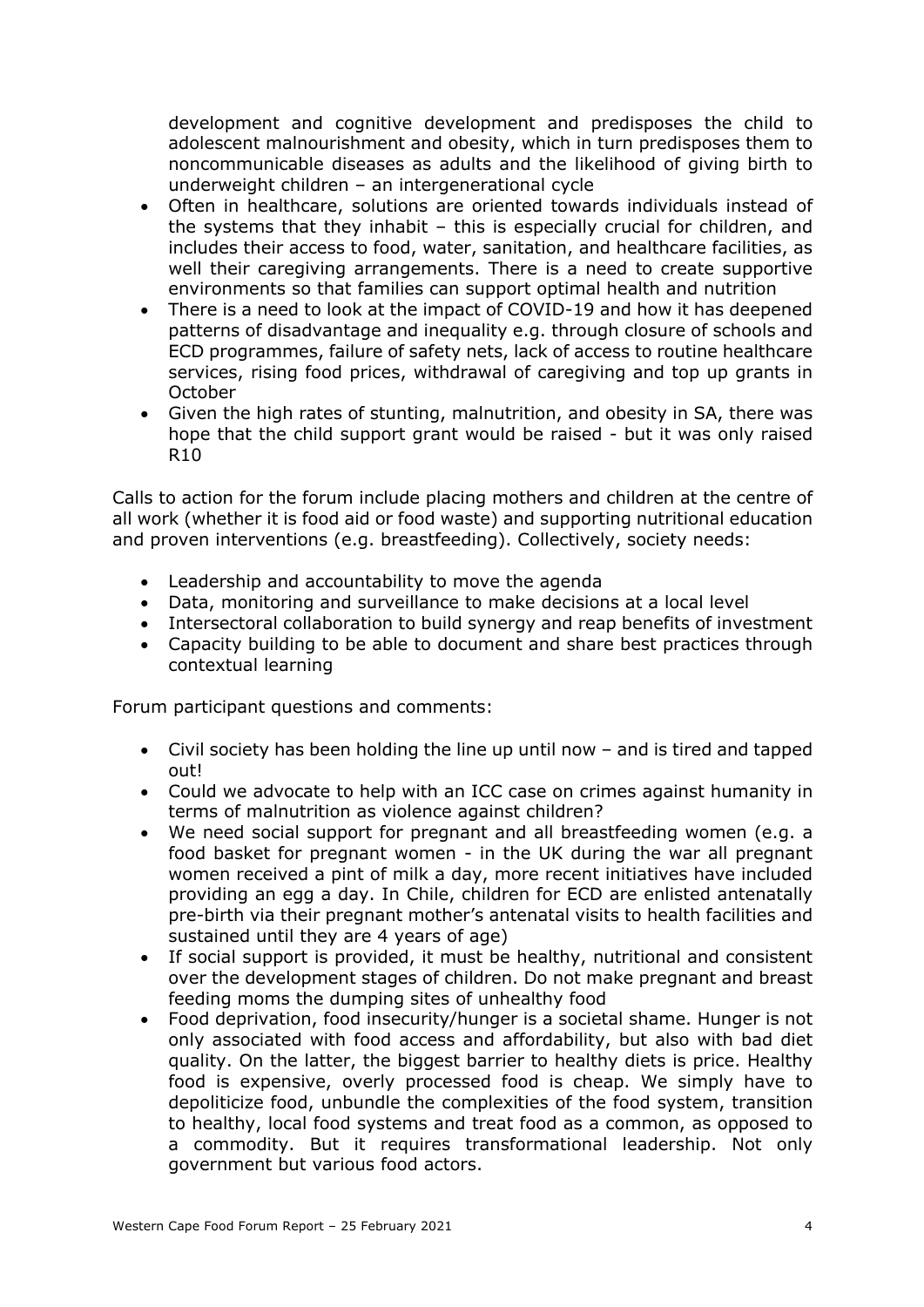- The Garden Route Food Pantry has been working to fight against malnutrition and had CPUT develop a recipe for a fortified cookie, which cost about R100 000 in development - but ensures a healthy supplementary boost to recipients
- For any orgs represented that have successfully applied for City's Humanitarian Relief - what will data capturing practices be? Have asked kitchens to count Adults vs Children, but after this meeting perhaps need to also note New Mothers, Pregnant women etc.

#### 7. **Knowledge sharing and learning/ forthcoming events**

- a. Past events:
	- i. Launch of Garden Route Food Pantry, a public-private partnership (19 Feb): see here and here. Forum members can also follow the Garden Route Food Pantry on Facebook
	- ii. Food as a Commons A Joint Discussion (24 Feb) a coresearch initiative between researchers and members of the community, Nomonde shared next steps including potential dialogues hosted by and for members of communities so that diverse perspectives can be shared beyond the usual voices in a setting that is built for community members rather than by others
	- iii. Centre of Excellence for Food Security Community of Practice Meeting: Retail governance opportunities to promote transitions to sustainable, diverse food systems (25 Feb)
- b. Forthcoming events:
	- i. Mini market Seaboard CAN, Gugulethu Urban Farming Initiative, Ladles of Love, Souper Trooper (Sunday, 28 Feb Sea Point Promenade)
	- ii. Dullah Omar Institute at UWC webinar**:** The link between access to safe and nutritious food and non-communicable diseases in South Africa, (2pm, 18 March)
	- iii. Download new Food and Agriculture Organisation (FAO) report on Urban Food Systems Governance

#### **Date of next meeting**

The next meeting of this forum will take place on **Thursday 25 March 2021 at 2:00 p.m.**

Invitations will be sent out; participants are encouraged to nominate other roleplayers in this area who would benefit from, or contribute to, the discussion. If any attendees were participating for the first time, are not on the contact data base, and would like to receive regular invitations and reports, they should provide their name, organisation and contact details to Rhonda Snyders of the EDP at rhonda@wcedp.co.za.

For further information or questions about this report, contact Andrew Boraine of the Western Cape Economic Development Partnership (EDP) at Andrew@wcedp.co.za.